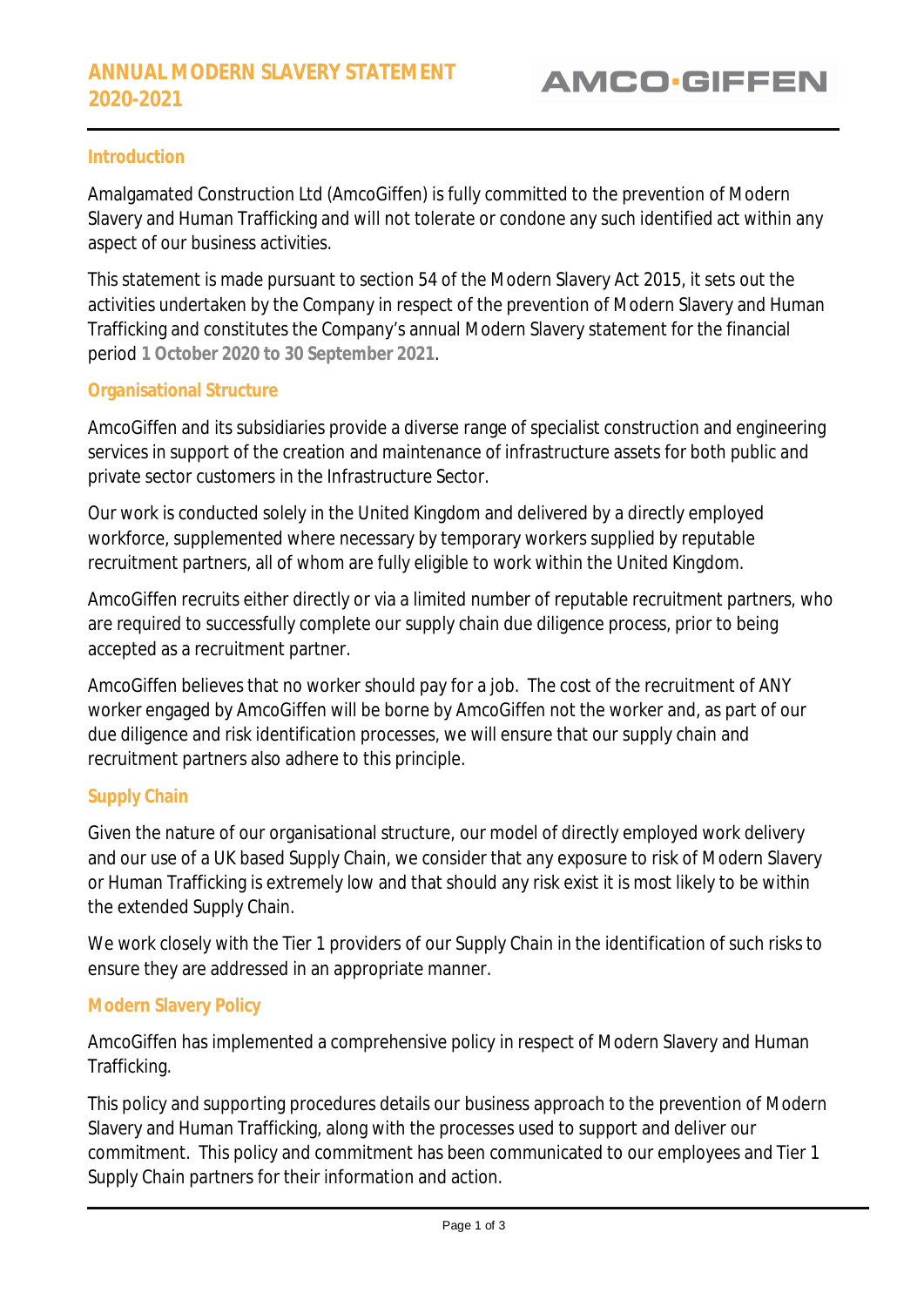We operate a risk based approach to the identification of Modern Slavery and Human Trafficking, the principle of which is based on the location of the product or service, industry sector, supplier relationships and existing data held, supported by additional information and guidance obtained from, but not limited to, sources such as the Global Slavery Index, Corruption Perceptions Index and US Department of Labour Lists of Goods and Suppliers.

## **Due Diligence and Identification of Risk**

AmcoGiffen's policy of direct employment is supported by robust processes which ensure that an individual's identity is confirmed and they have a legitimate right to work in the United Kingdom. This policy and the right to work checks undertaken by our staff significantly reduces the risk of directly employing forced labour or those who may be subject to human trafficking.

Where AmcoGiffen do utilise labour only sub-contractors we have introduced due diligence checks to ensure that, as a minimum, labour providers comply with our commitment to the Prevention of Modern Slavery and their processes for recruitment contain no illegal labour practices.

Notwithstanding that AmcoGiffen's Supply Chain is primarily UK based, we have instigated a risk assessment of supply chain activities to identify and prioritise any areas which may pose a risk of Modern Slavery.

### **Our activities during 2020/21**

Our activities during 2020/21 were somewhat restricted due to the effects on the business resulting from the global COVID-19 pandemic. However, our commitment to and activities supporting the prevention of modern slavery, remains a key priority for AmcoGiffen.

We have:

- Previously completed a data analysis in respect of identified high risk suppliers which has enabled us to monitor the identified high risk suppliers.
- Undertaken a defined programme of desktop audits in relation to identified key high risk suppliers.
- Continued to review our procurement and supply chain and their processes, to understand the activities they undertake, to ensure that Modern Slavery and Human Trafficking is not taking place within our supply chain.
- **Incorporated our Modern Slavery requirements into our supplier reviews and vendor** assessment process for new suppliers and re-appraisal for existing members of the supply chain. This ensures that all existing suppliers renew their vendor assessment after a period of three years. This has meant that all new suppliers are immediately included and that any remaining Tier 2 and Tier 3 elements of the existing AmcoGiffen supply chain were captured by the latter part of 2019 at the latest.
- Incorporating Modern Slavery as a priority into 360 performance reviews with key supply chain partners to ensure no new risks of Modern Slavery have been introduced in their practices.